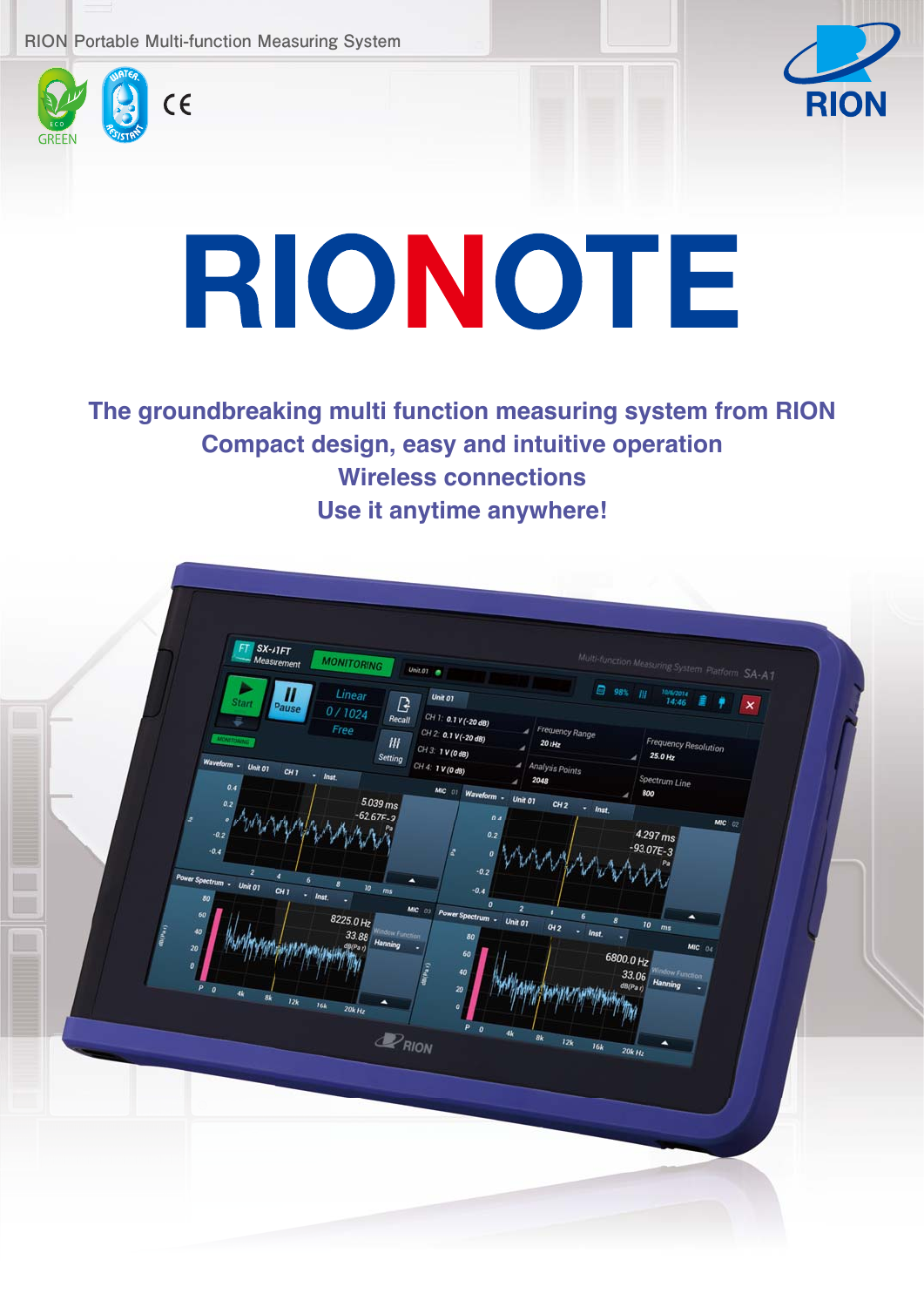### **Analysis result display examples**

#### **FFT analysis**

RIONOTE enables you to perform FFT analysis on multiple channels simultaneously. The results are shown in clear graphs on the large color screen, in real time, or from stored data when using the recall function. A marker allows you to scroll through the data, and enables the readout of the level of a frequency of interest.



#### **Transfer function**

The transfer function represents the relation between an input signal and output signal in the frequency domain, allowing the determination of amplitude and phase. In this mathematical calculation category, the RIONOTE supports coherence function and cross spectrum processing.



#### **Waveform recording**

By using the waveform recording program, it is possible to display and record the time waveform of the incoming signal(s). Available recording time depends on the number of input channels and the selected frequency range. The figure below shows a time waveform displayed on the screen of the Main Control Unit.



#### **Waveform post processing**

After completing waveform recording (as explained above), the stored waveforms can be displayed on the Main Control Unit's large screen, and played back by using the earphone jack output. Moreover, various secondary post processing functions for the waveform data are available in the Main Control Unit, including FFT analysis as shown in the screen example below.



**RIONOTE** is combining the newest **quality, ease of use and economical sense. which can be configured to up to 16 chann anywhere wireless. The Main Control Unit is program of your choice. All on a large colo**

**both programs and hardware for this mea**

# **RIONOTE**

#### **Main Control Unit and Amplifier**

Supports direct connection of microphones and piezoelectric accelerometers.



Sensor amplifier slides into the underside of the Main Control Unit

#### **RIONOTE System Configuration**

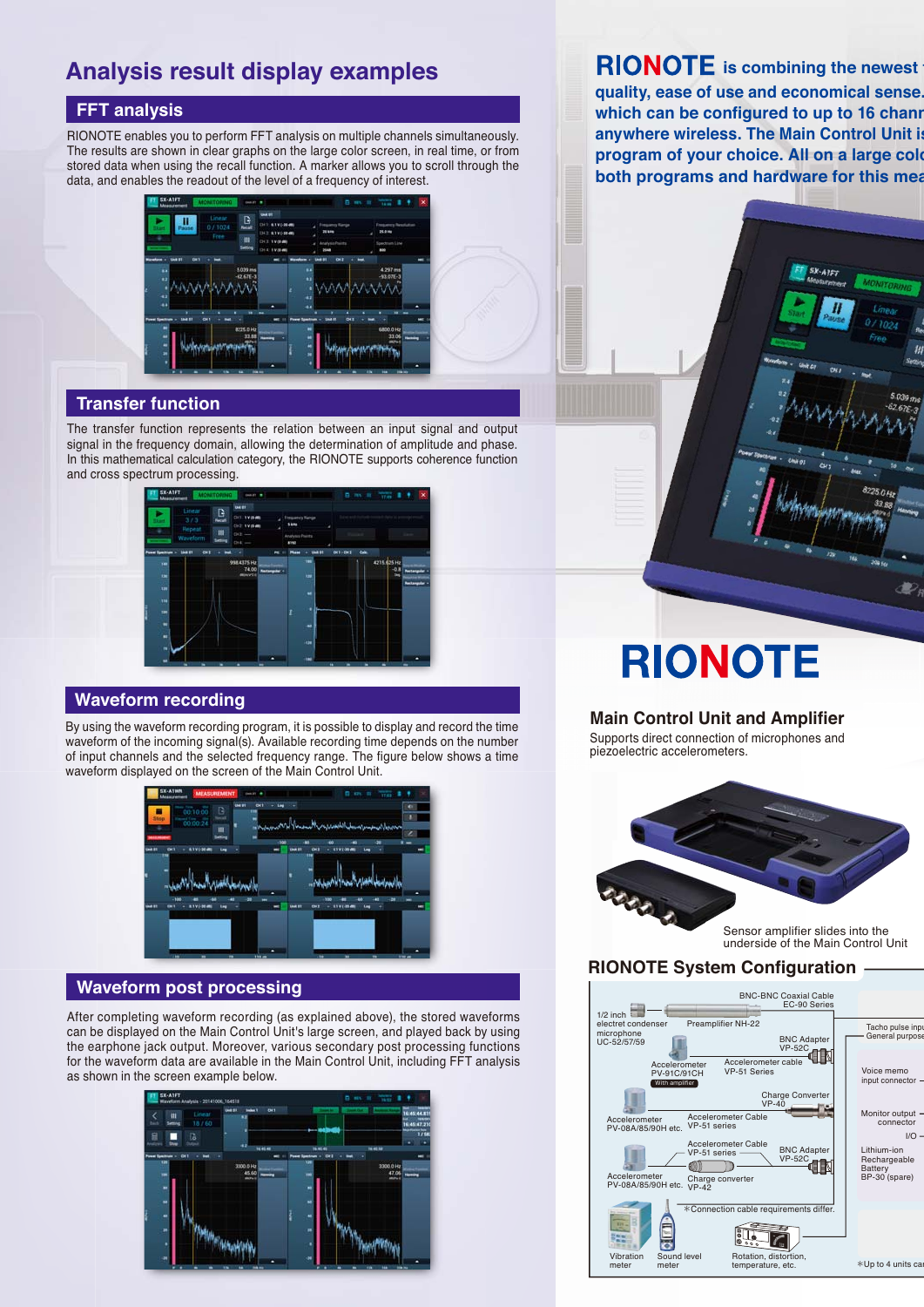**technology with the traditional virtues of RION; . RIONOTE consists of a Main Control Unit SA-A1 nels and allowing you to perform measurements s easy and intuitive to operate, with the dedicated or touch screen. RION will continuously develop asuring system of the future.** 

CH 1: 0.7 V (-20 d) CH2 0.1V(-20 dB) **CH2 1V(0.00)** CHE TVOOR

ÍОA

#### **Octave band analysis**

Real time analysis of noise or vibration levels for evaluation and designing countermeasures is usually performed by means of octave band analysis (using either octave bands or 1/3 octave bands). The below screen sample of the RIONOTE displays octave analysis results in 4 channels as a graph and numeric values at the same time.



#### **RIONOTE intuitive user interface**

Lets the user select the required program for the respective purpose: SX-A1FT (FFT analysis), SX-A1RT (octave band analysis), or SX-A1WR (waveform recording). The right side of the screen provides access to various settings.

| HOME                      | <b>Unitat</b>                     | 1000004<br>$\blacksquare$<br>٠<br>日 30% 田        |
|---------------------------|-----------------------------------|--------------------------------------------------|
| FT<br>SX-AIFT             | FFT Analysis Program              | 鬯<br>Amplifier Link<br>Management                |
| لمعواله المراوحات المراجي |                                   | 耕                                                |
|                           | SX-AIRT                           | SA-AT Settings                                   |
| RT                        | 1/3 Octave Band Analysis Program  | 置<br>Imput Settings                              |
| WR<br>SX-A1WR             |                                   | ō                                                |
|                           | <b>Waveform Recording Program</b> | Program Manager<br>口<br><b>LISE Mass Storage</b> |

#### **RIONOTE calibration screen**



RIONOTE also enables the use of a wireless dock or wireless sensor amplifiers to avoid the cost and hassle of cables. A plurality of wireless docks and wireless sensor amplifiers can be used simultaneously, up to 16 channels, to store the measured data in the Main Control Unit as well as in the memory of wireless dock or wireless sensor amplifiers.

each country.

further questions.



800.0 H  $32<sub>0</sub>$ 

**Wireless Dock (and Amplifier)** Separate type wireless dock and amplifier (2 channel or 4 channel configuration)



\*Selling of Wireless dock (SA-A1WD) differs from Please contact us for